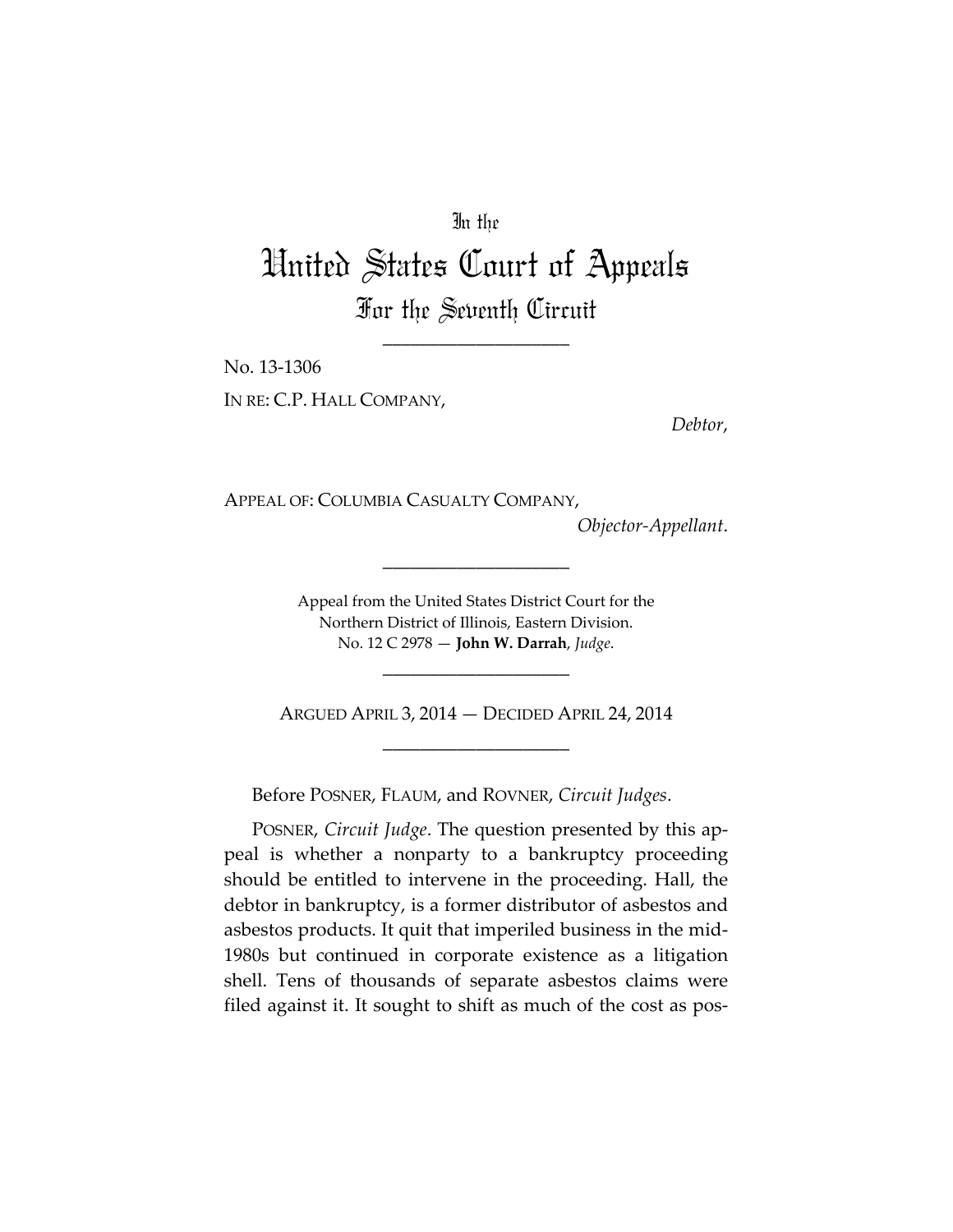sible to its liability insurers; and not until 2011 was it forced to declare bankruptcy, initially under Chapter 11 but the bankruptcy proceeding was later converted to Chapter 7 and a trustee was appointed.

Hall had \$10 million remaining in insurance coverage from one of its insurers, itself bankrupt, called Integrity. But there was a question whether Integrity's policy actually cov‐ ered the loss for which Hall was seeking indemnity under the policy. The parties agreed to settle for \$4.125 million, and the bankruptcy judge, whose approval was necessary for the settlement to be valid, approved it.

Enter Columbia Casualty Company, the appellant. Co‐ lumbia is not a creditor of Hall, but rather an excess insurer of Hall's asbestos liabilities, with maximum coverage of \$6 million. It worries that Hall, by virtue of having settled its insurance claim against Integrity rather than persisting in the litigation in the hope of obtaining indemnity of the full \$10 million, has increased the likelihood of Columbia's having to honor its secondary‐coverage obligation. It therefore filed an objection to the settlement. The bankruptcy judge refused to consider the objection, on the ground that Colum‐ bia had no right to object. Columbia appealed and the dis‐ trict judge affirmed, precipitating Columbia's further appeal to this court.

The parties call the issue presented by the appeal "bank‐ ruptcy standing." That is a misnomer. Article III of the fed‐ eral Constitution has been interpreted to confine the right to sue in a federal court ("standing to sue") to a person or firm or other entity that has suffered some tangible loss for which, if the defendant's liability is established, the court could provide a remedy. See, e.g., *Lexmark Int'l, Inc. v. Static*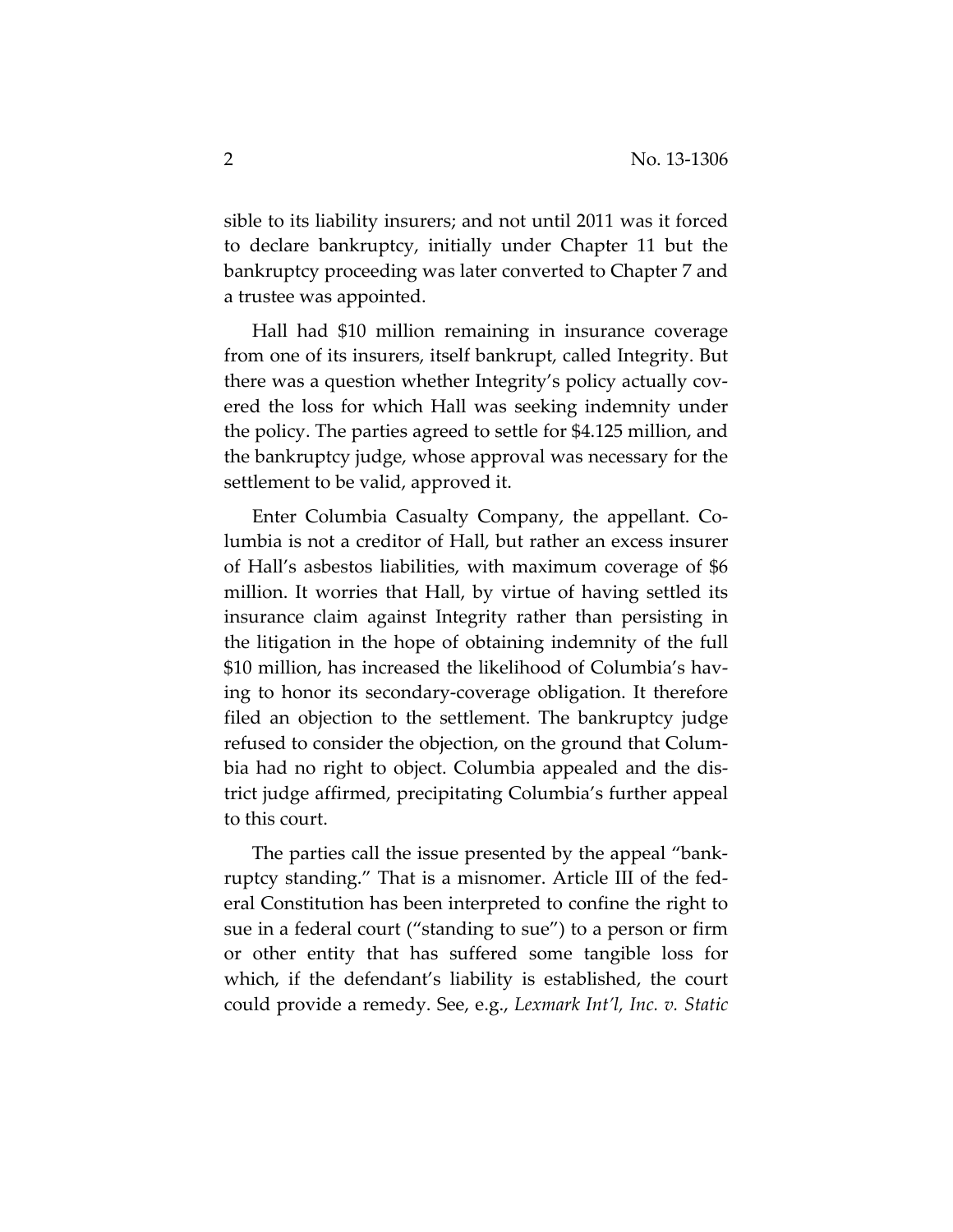*Control Components, Inc.*, 134 S. Ct. 1377, 1386 (2014). The rule thus excludes suits concerning what John Stuart Mill in *On Liberty* (1859) called "self‐regarding acts," to distinguish them from "other‐regarding acts," that is, acts that harm other people. He gave as an illustration of a self‐regarding act the practice of polygamy in Utah, thousands of miles from England and hence harmless to the English. The Eng‐ lish were "others" to the polygamous activity in Utah de‐ spite the indignation that the English people felt toward that activity. Mill thought in other words that the English had no "standing" to object to distant polygamy, because it inflicted no tangible harm on them.

Columbia's objection to Hall's settlement with Integrity is not of that character. Columbia is complaining about an imminent threat to its financial assets, a threat that is traceable to the settlement and could have been eliminated by the bankruptcy court's enjoining the settlement. The loss it fears is only probabilistic. For there can be no certainty that it would benefit from rejection of the settlement. Had Hall litigated its claim against Integrity to final judgment, which might have been a consequence of Hall's demanding more than \$4.125 million, it might well have ended up with noth‐ ing, since Integrity had a strong defense on the merits. But often a probabilistic harm suffices for Article III standing even when the probability that the harm will actually occur is small. See, e.g., *Massachusetts v. EPA*, 549 U.S. 497, 525–26 (2007); *Mountain States Legal Foundation v. Glickman*, 92 F.3d 1228, 1234–35 (D.C. Cir. 1996); *Village of Elk Grove Village v. Evans*, 997 F.2d 328, 329 (7th Cir. 1993). A 10 percent prob‐ ability of obtaining \$1,000 is \$100; this is called an "expected value" and is real even though not certain.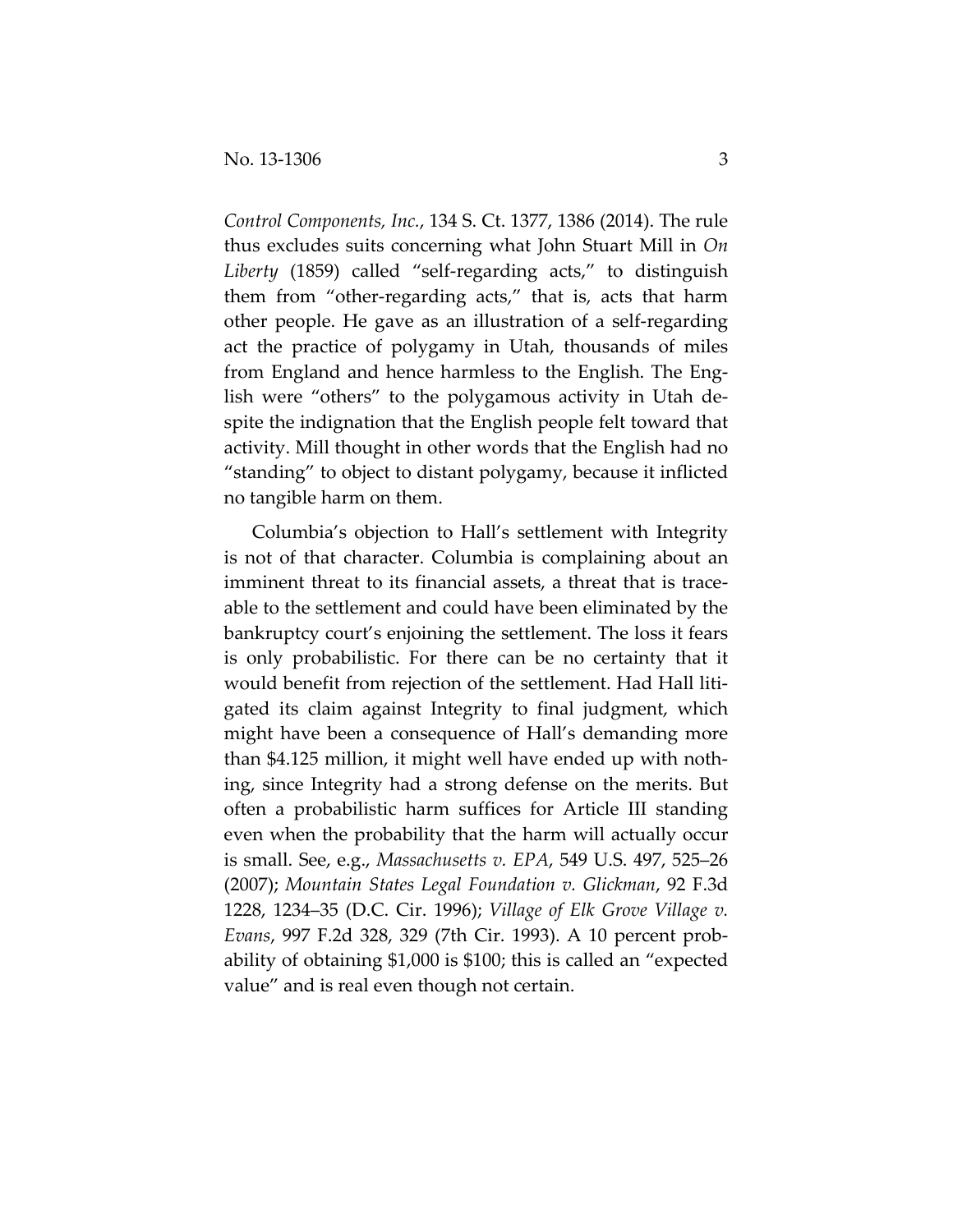But to become a party to the bankruptcy proceeding Co‐ lumbia had to show not merely standing but that "a legisla‐ tively conferred cause of action encompasses" its claim. *Lex‐ mark Int'l, Inc. v. Static Control Components, Inc.*, *supra*, 134 S. Ct. at 1387. Specifically it had to show that the Bankruptcy Code conferred the right that it sought—the right to butt into a settlement negotiation between other parties. Its desire to butt in is understandable. Agreements settling lawsuits often have third-party effects. A company might pay so much in settlement of a suit that it could no longer afford to honor its contract to buy some input from a third party; the third party would be harmed. The logic of Columbia's claim to be entitled to object to Hall's settlement with Integrity is that Hall received so little in the settlement that it is bound to come after Columbia for the difference. The claim is weak. Columbia's lawyer would have to agree that by this logic an employee whom the lawyer's client had laid off because it foresaw having to make a big payout to Hall could challenge the settlement. That way madness lies—settlements made impossible by crowds of objectors.

The question we need to answer is whether the Bank‐ ruptcy Code, in providing that "a party in interest, including the debtor, the trustee, a creditors' committee, an equity security holders' committee, a creditor, an equity security holder, or any indenture trustee, may raise and may appear and be heard on any issue in a case [arising] under" the Code, 11 U.S.C. § 1109(b), confers a right to be heard on a debtor's insurer. The list of "parties in interest" is not exhaustive, but does suggest that such a party is someone who has a legally recognized interest in the debtor's assets, namely the debtor (or the trustee in bankruptcy, if as in this case there is a trustee) and the creditors. *In re James Wilson*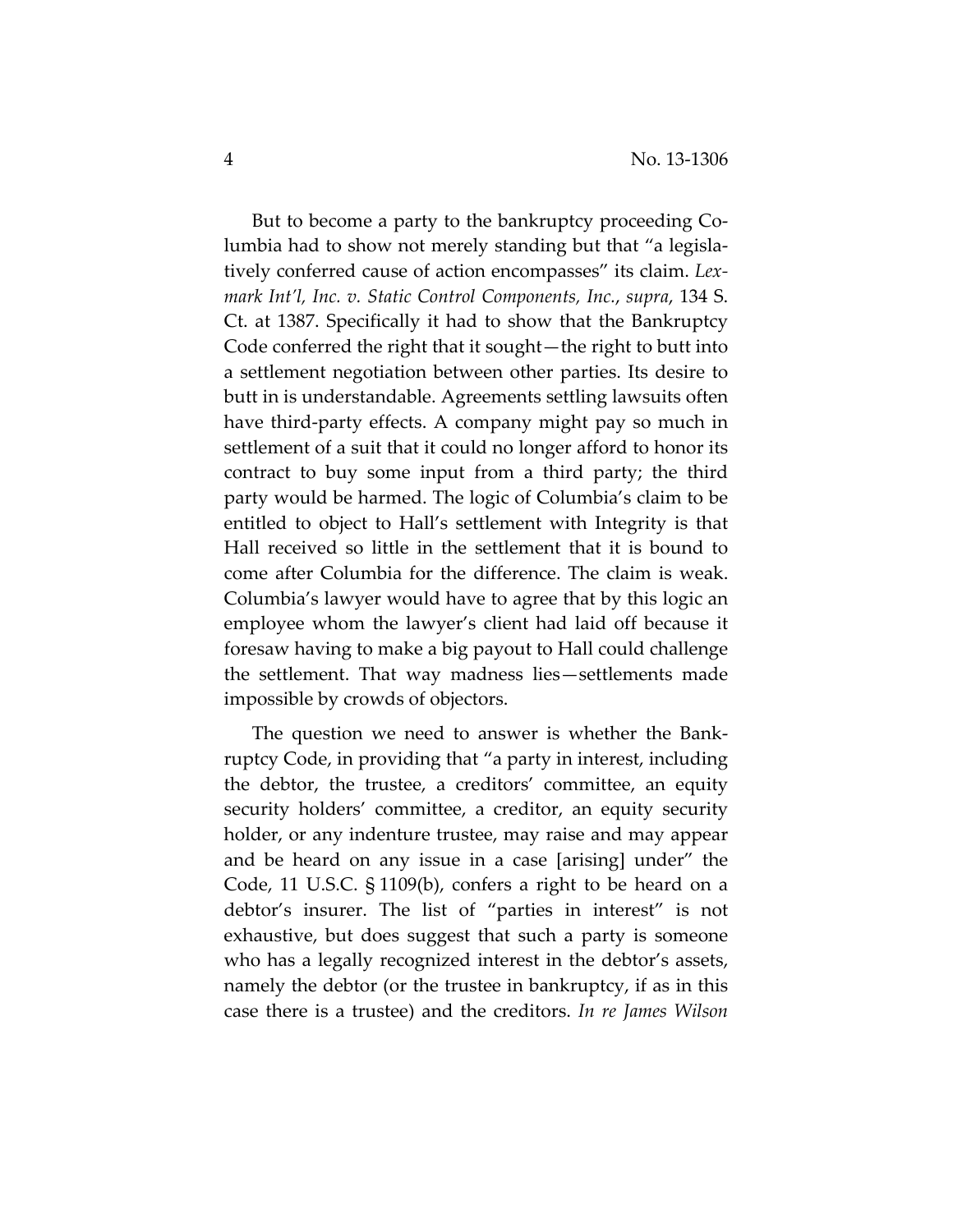*Associates*, 965 F.2d 160, 169 (7th Cir. 1992), says that "everyone with a claim to the *res* [the debtor's assets] has a right to be heard before the *res* is disposed of since that disposition will extinguish all such claims." Later we said that the U.S. Trustee can be a "party in interest" too because of his watchdog role in bankruptcy cases. *In re South Beach Securities, Inc*., 606 F.3d 366, 370–71 (7th Cir. 2010).

Even so enlarged, the list of persons having a right to appear and be heard in a bankruptcy case can't include Columbia. It is not a creditor of Hall's estate in bankruptcy, is not the debtor, and, unlike the U.S. Trustee, is not a guardian of conduct in bankruptcy proceedings. It is just a firm that may suffer collateral damage from a ruling in a bankruptcy proceeding, in this case the ruling approving the settlement between Hall and Integrity.

A number of decisions support our conclusion that the interest of an entity in Columbia's position is too remote to entitle the entity to intervene in a bankruptcy case. See *In re Teligent, Inc.*, 640 F.3d 53, 60–61 (2d Cir. 2011); *In re Refco Inc.*, 505 F.3d 109, 117–19 (2d Cir. 2007); *In re Alpex Computer Corp.*, 71 F.3d 353, 356–57 (10th Cir. 1995); *In re Kaiser Steel Corp.*, 998 F.2d 783, 788 (10th Cir. 1993); cf. *In re Piper Aircraft Corp.*, 244 F.3d 1289, 1303 n. 11 (11th Cir. 2001). But Colum‐ bia asks us to reject all of them on the authority of two recent decisions by the Third and Ninth Circuits—*In re Global In‐ dustrial Technologies, Inc*., 645 F.3d 201 (3d Cir. 2011) (en banc), and *In re Thorpe Insulation Co*., 677 F.3d 869 (9th Cir. 2012).

*Global* adopted our construal of "party in interest" in the *James Wilson* case, 645 F.3d at 210–11, yet concluded that in‐ surers of the debtor were entitled to object to a settlement. *Id.*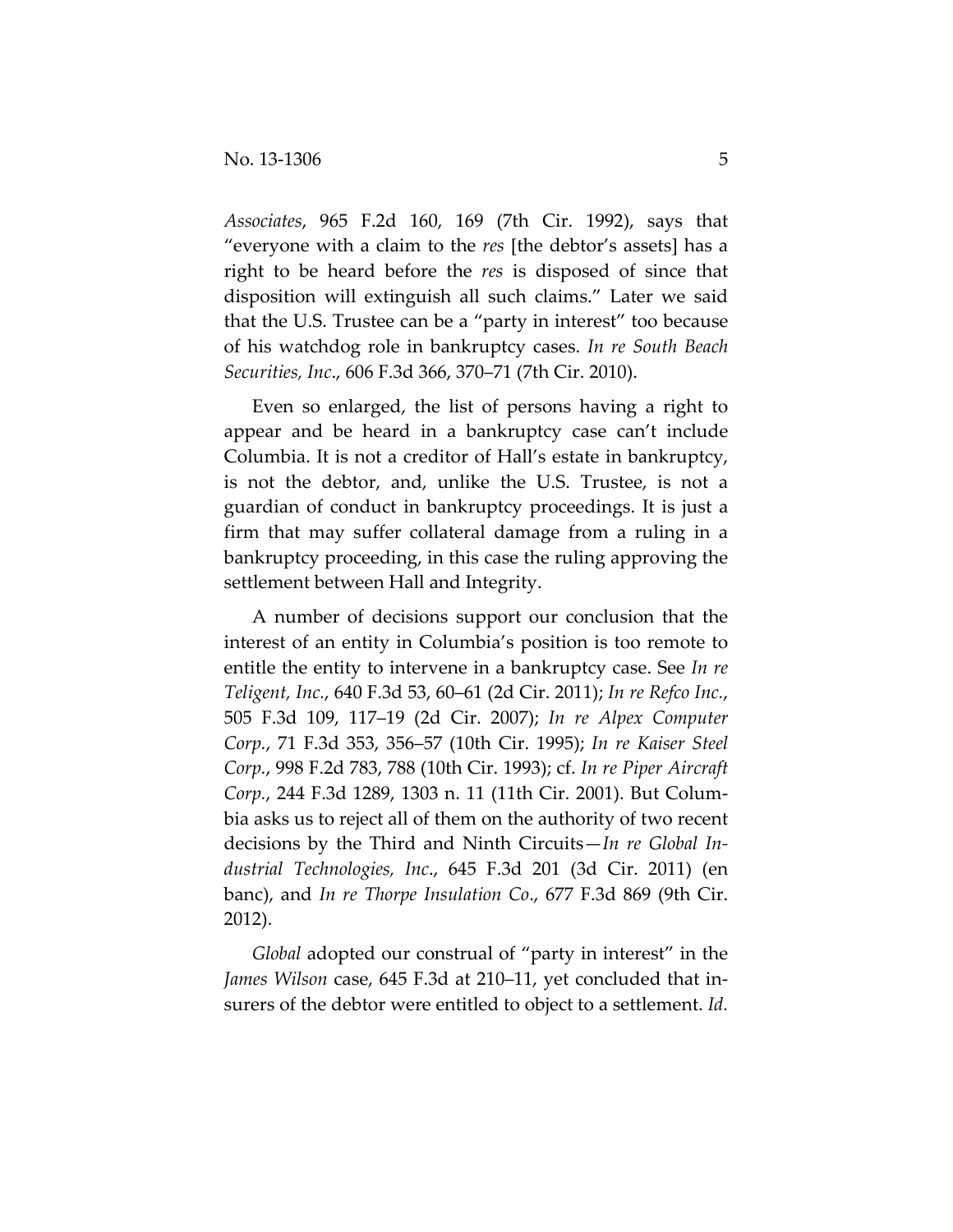at 215. The debtor in *Global* had proposed a plan that would have channeled claims against it to a trust to which the debtor's liability insurance policies would be assigned. The insurers alleged that to obtain the claimants' approval of the plan the debtor had agreed to a large increase in the number of claims because the cost of the additional claims would be borne to a great extent by the insurers. 645 F.3d at 206, 214. The insurers were thus alleging that they were targets of a scheme between the debtor and its creditors, rather than accidental victims of a scheme directed against others. There is nothing like that in this case. Hall by settling was just trying to minimize the risk of coming up empty‐handed in its suit against Integrity.

*Thorpe* was, like the present case, an asbestos case in which debtor and creditors had created a trust that would administer insurance claims; like *Global* it cites our opinion in *James Wilson* with approval. 677 F.3d at 884. The insurers' objection was not that the creation of the trust was a quid pro quo for increasing the number of claims against the debtor, as in *Global*, but rather that the plan that had created, defined, and empowered the trust had altered the terms of the contracts between the insurance companies and the debtor. See *id*. at 885–87. Of course taking away someone's contractual rights in a bankruptcy proceeding is an injury to which the victim should be allowed to object in the proceed‐ ing.

Our case doesn't involve a threat to Columbia's rights, though at oral argument there were some dark hints from Columbia's lawyer that there was hanky‐panky involved in Hall's settlement with Integrity. The hints are absent from Columbia's briefs. All we learn there is that Columbia would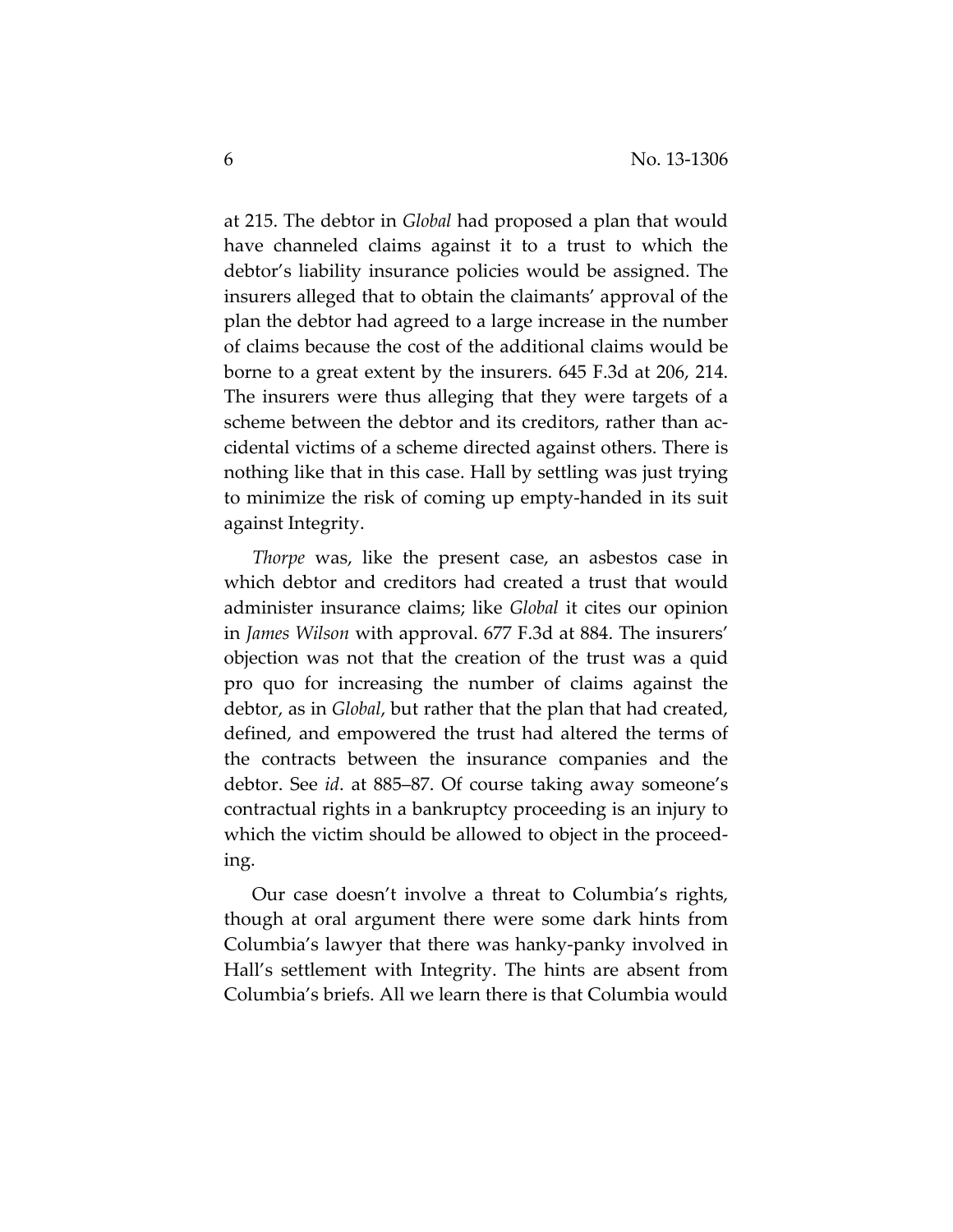have liked an opportunity to prove that Hall should have been more aggressive in the settlement negotiations, because had it been it might have gotten a larger settlement and if so it would have a smaller potential claim against Columbia, its back‐up insurer. That's just like our hypothetical case of the employee of Columbia who objects to the settlement on the ground that it may cost him his job by increasing his em‐ ployer's potential liabilities.

It's not as if, unless Columbia can sue, no secondary in‐ surer (whether an excess insurer, as in this case, or a rein‐ surer) can protect itself against its insureds' making settlements with their primary insurers that disadvantage the secondary insurer. An excess insurer can write a policy that does not require it to pay until the coverage limit of the pri‐ mary policy, \$10 million in this case, has been reached. Or the excess policy could provide that its coverage limit would drop down if the primary insurer proved to be insolvent, as Integrity proved to be. This would give the excess insurer a concrete stake in the bankruptcy, thus enabling it to file an objection to an attempt by the bankruptcy judge to disregard the provision in the excess policy in order to maximize the assets of the debtor available for distribution to the creditors.

It is better to leave matters to private contracting where that is feasible than to permit parties, especially sophisti‐ cated parties like Columbia, to ask a court to ride to its res‐ cue from an oversight.

As an aside we note that if, contrary to what we've said, *Global* and *Thorpe* are inconsistent with *James Wilson* and the cases following *James Wilson*, it would not follow, as Colum‐ bia rather impertinently argues in its reply brief, that unless we overruled *James Wilson* the Seventh Circuit would be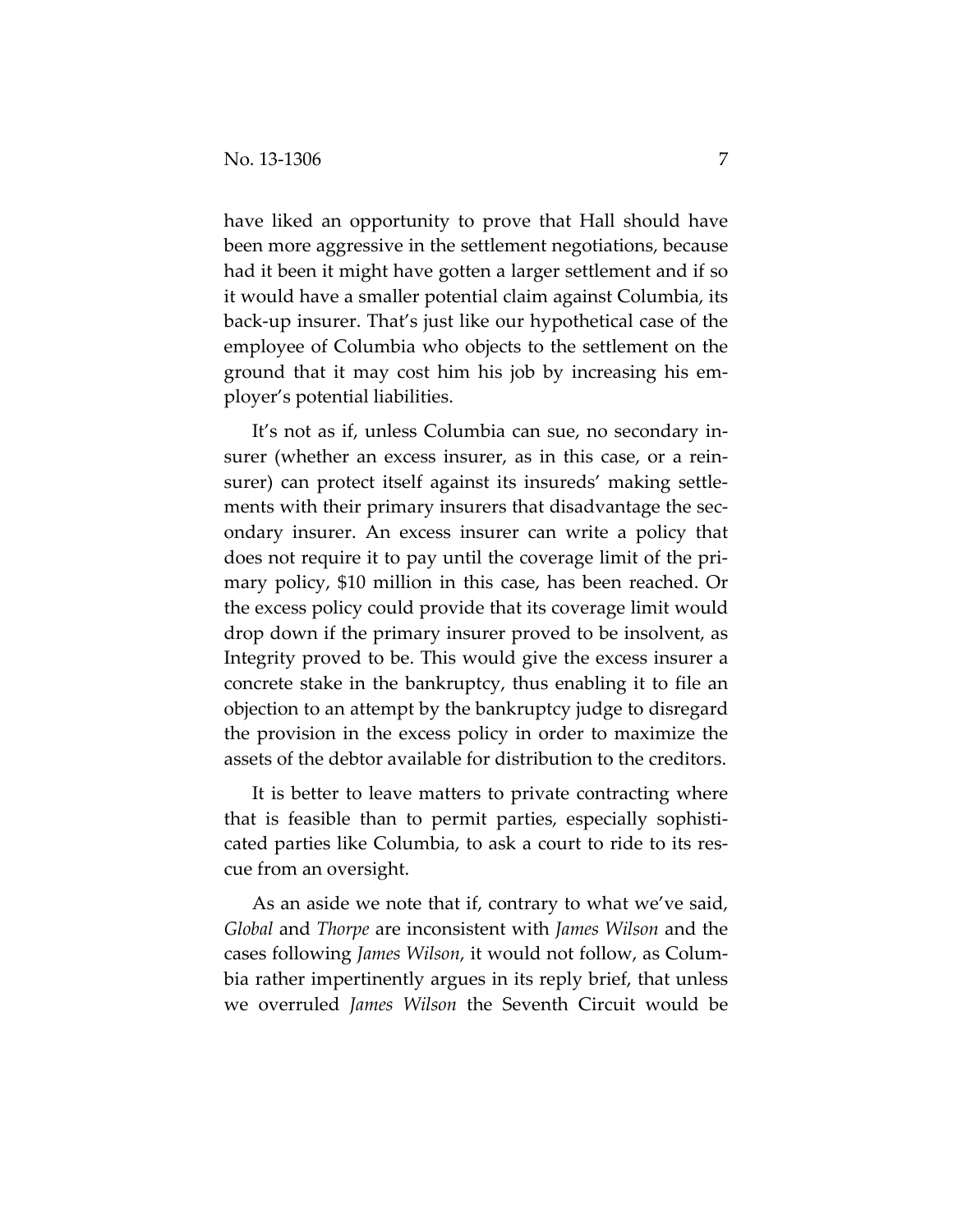"decid[ing] to split with its sister circuits on the proper rule for bankruptcy court standing." The implication is that if an‐ other court disagrees with one of our decisions, we shall be guilty of "splitting" if we fail to overrule our decision. If *Global* and *Thorpe* unconsciously (for remember that both purport to adopt our approach in *James Wilson*) rejected our decision, it would be the Third and Ninth Circuits that had "split" with us, not us with them.

Columbia further argues that *James Wilson* was overruled by a decision of ours, *In re Cult Awareness Network, Inc.*, 151 F.3d 605 (7th Cir. 1998). The court in that case did not say it was doing that (it did not even mention *James Wilson*); nor could it have overruled that decision without circulating its opinion in advance of issuance to the full court, 7th Cir. R. 40(e), which it did not do. Nor are the two decisions incon‐ sistent. The debtor in the *Cult Awareness* case objected to the trustee's sale of its trade name, on the ground that the pur‐ chaser would use it to promote cults. The court noted that "occasionally a debtor might be able to satisfy all debts with the assets from the estate and be left with some amount re‐ maining. If the debtor can show a reasonable possibility of a surplus after satisfying all debts, then the debtor has shown a pecuniary interest and has standing to object to a bank‐ ruptcy order." *Id*. at 608. Because Cult Awareness had not shown such an interest, it could not object to the sale of its trade name by the trustee. There is nothing in the opinion to suggest that non‐debtor, non‐creditor Columbia Casualty Company has the *kind* of pecuniary interest in the Hall bank‐ ruptcy that would entitle it to intervene in the